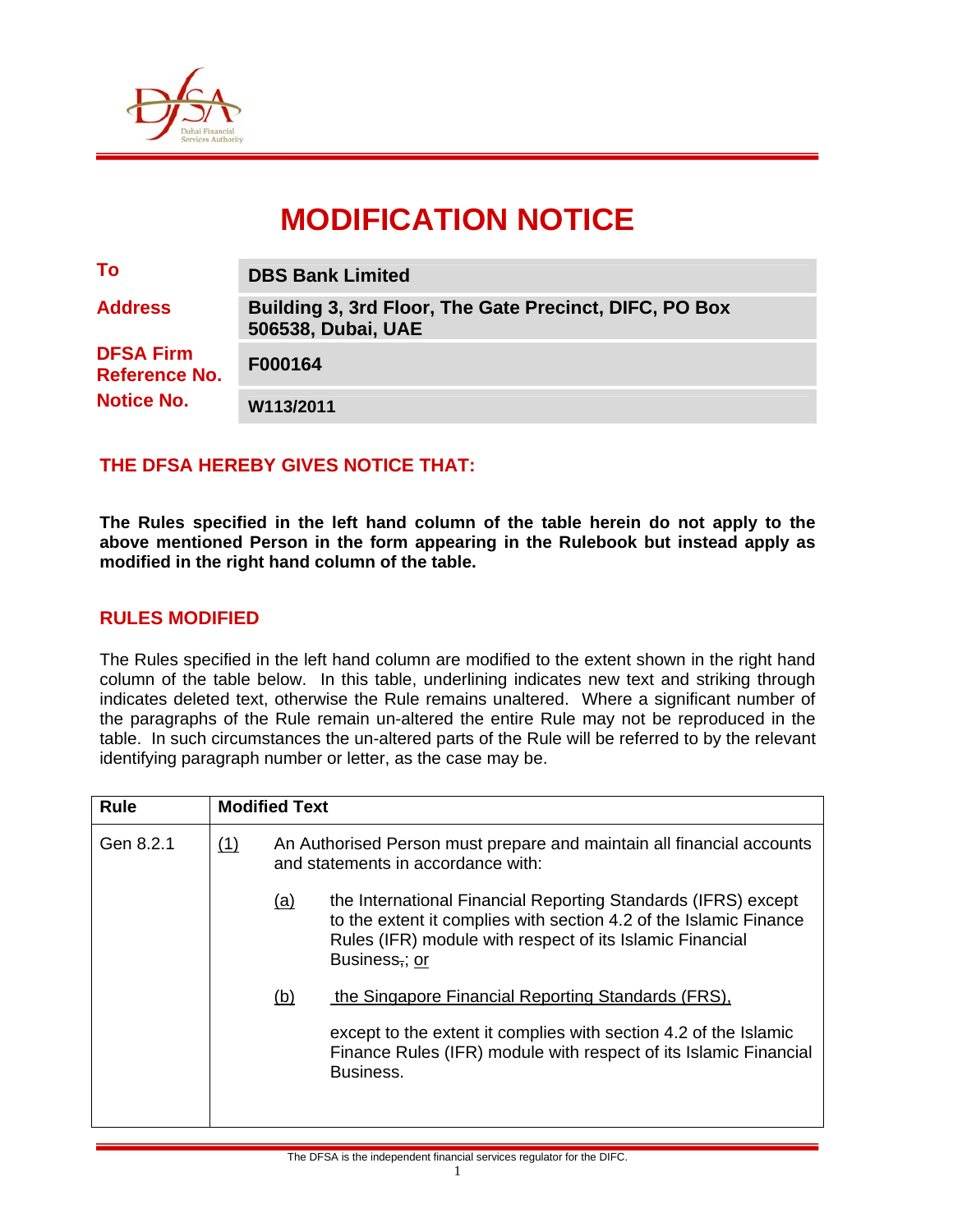

|           | (2) | Singapore.                                                                                                     | In this Rule FRS means accounting and valuation principles in<br>accordance with the guidelines of the Accounting Standards Council of                                                                                                                                                                                                                                  |  |  |
|-----------|-----|----------------------------------------------------------------------------------------------------------------|-------------------------------------------------------------------------------------------------------------------------------------------------------------------------------------------------------------------------------------------------------------------------------------------------------------------------------------------------------------------------|--|--|
| Gen 8.6.1 |     | An Authorised Firm or Authorised Market Institution, as applicable, must in<br>writing require its auditor to: |                                                                                                                                                                                                                                                                                                                                                                         |  |  |
|           | (a) |                                                                                                                | conduct an audit of the Authorised Person's accounts in accordance<br>with the requirements of the relevant standards published by the<br>International Auditing and Assurance Standards Board (IAASB) or the<br>Singapore Standards on Auditing (SSA) issued by the Institute of<br>Certified Public Accountants of Singapore in respect of its financial<br>business; |  |  |
|           | (b) |                                                                                                                | produce a report on the audited accounts which states:                                                                                                                                                                                                                                                                                                                  |  |  |
|           |     | (i)                                                                                                            | whether, in the auditor's opinion, the accounts have been<br>properly prepared in accordance with the requirements imposed<br>by this chapter;                                                                                                                                                                                                                          |  |  |
|           |     | (ii)                                                                                                           | in particular, whether the accounts give a true and fair view of<br>the financial position of the Authorised Person for the financial<br>year and of the state of the Authorised Person's affairs at the<br>end of the financial year end; and                                                                                                                          |  |  |
|           |     | (iii)                                                                                                          | any other matter or opinion relating to the requirements of this<br>chapter;                                                                                                                                                                                                                                                                                            |  |  |
|           | (c) |                                                                                                                | produce an Auditor's Annual Report which states whether:                                                                                                                                                                                                                                                                                                                |  |  |
|           |     | (i)                                                                                                            | the auditor has audited the Authorised Person's annual financial<br>statements in accordance with the IAASB or SSA;                                                                                                                                                                                                                                                     |  |  |
|           |     | (ii)                                                                                                           | the auditor has carried out any other procedures considered<br>necessary, having regard to the IAASB or SSA:                                                                                                                                                                                                                                                            |  |  |
|           |     | (iii)                                                                                                          | the auditor has received all necessary information and<br>explanations for the purposes of preparing this report to the<br>DFSA;                                                                                                                                                                                                                                        |  |  |
|           |     | (iv)                                                                                                           | $\ldots$ and so on up to and including (h)                                                                                                                                                                                                                                                                                                                              |  |  |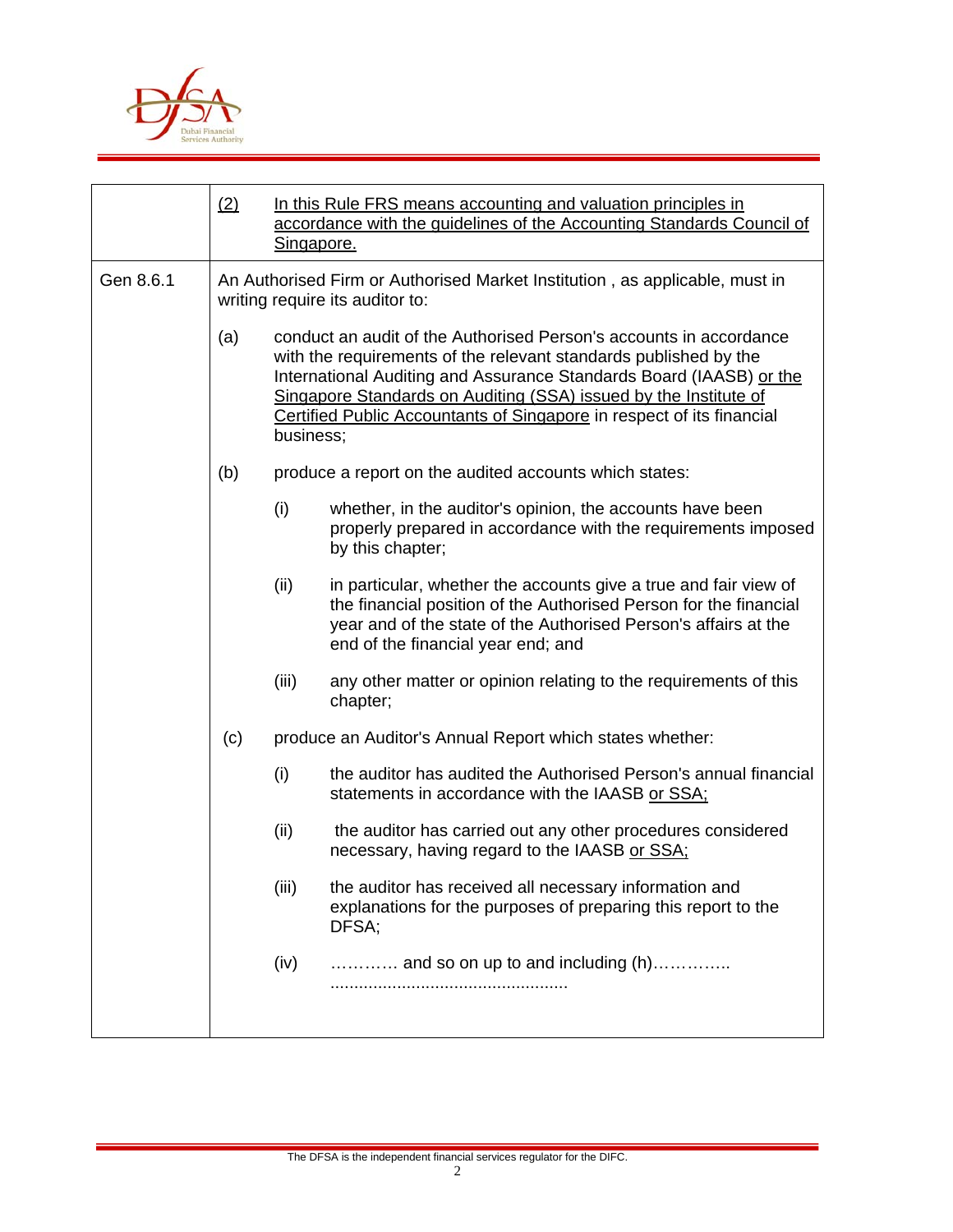

# **CONDITIONS**

None

# **EFFECTIVE PERIOD**

This notice comes into effect on the date of issue and remains in force until further notice.

### **INTERPRETATION**

The provisions in this notice are to be construed in accordance with GEN section 6.2 as if these provisions are provisions of the Rulebook.

Defined terms are identified in this notice by the capitalisation of the initial letter of a word or of each word in a phrase and are defined in the Glossary (GLO). Unless the context otherwise requires, where capitalisation of the initial letter is not used, an expression has its natural meaning.